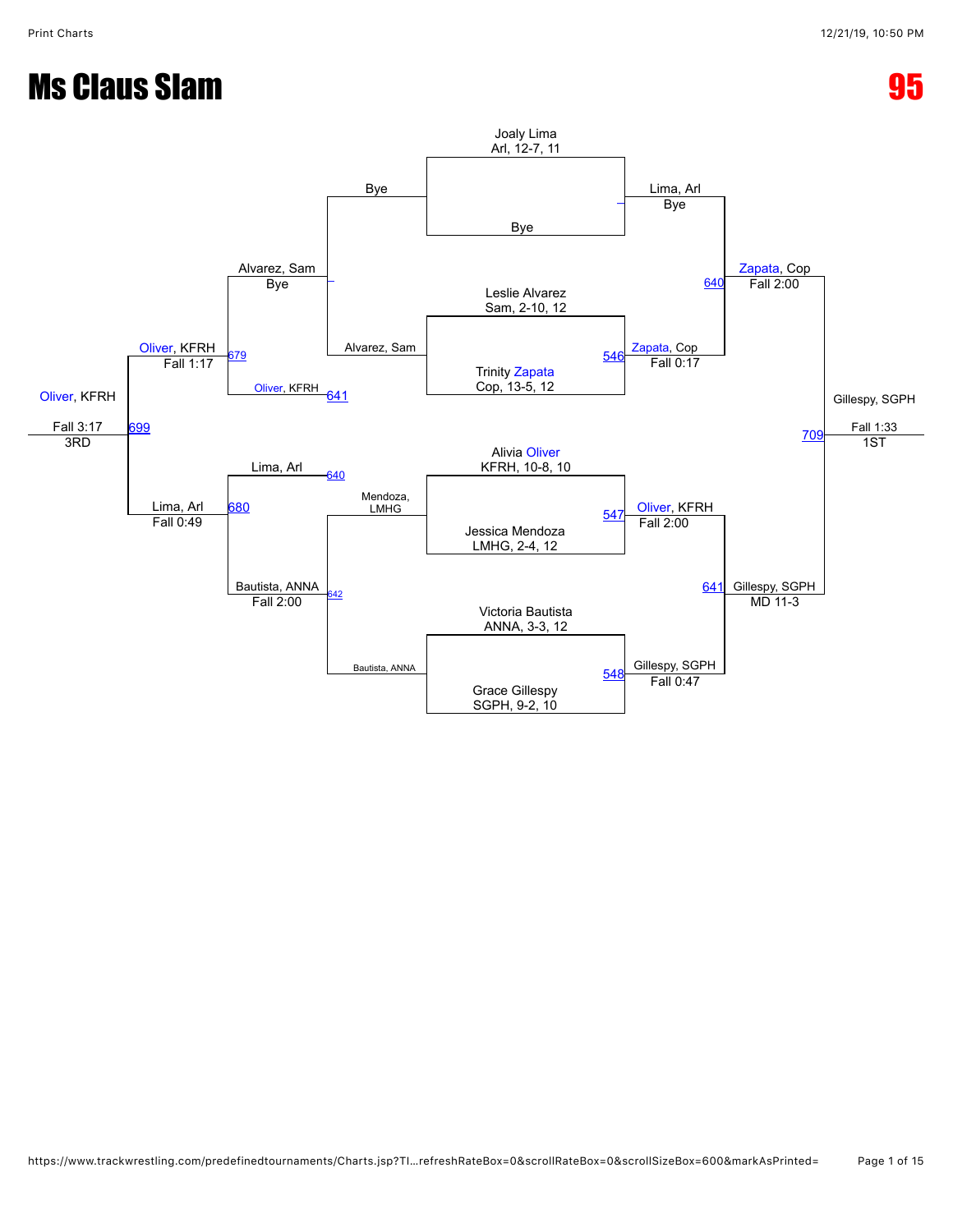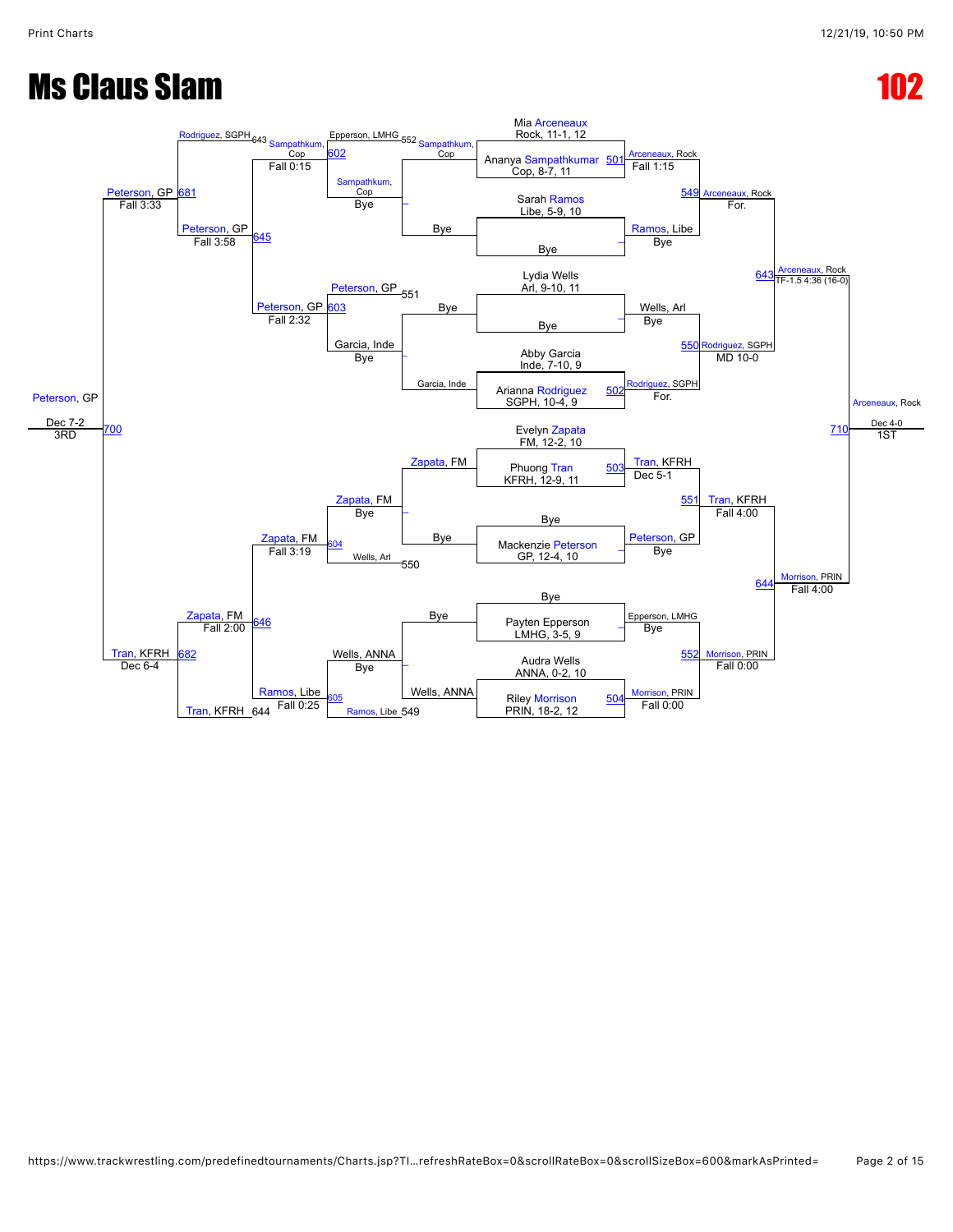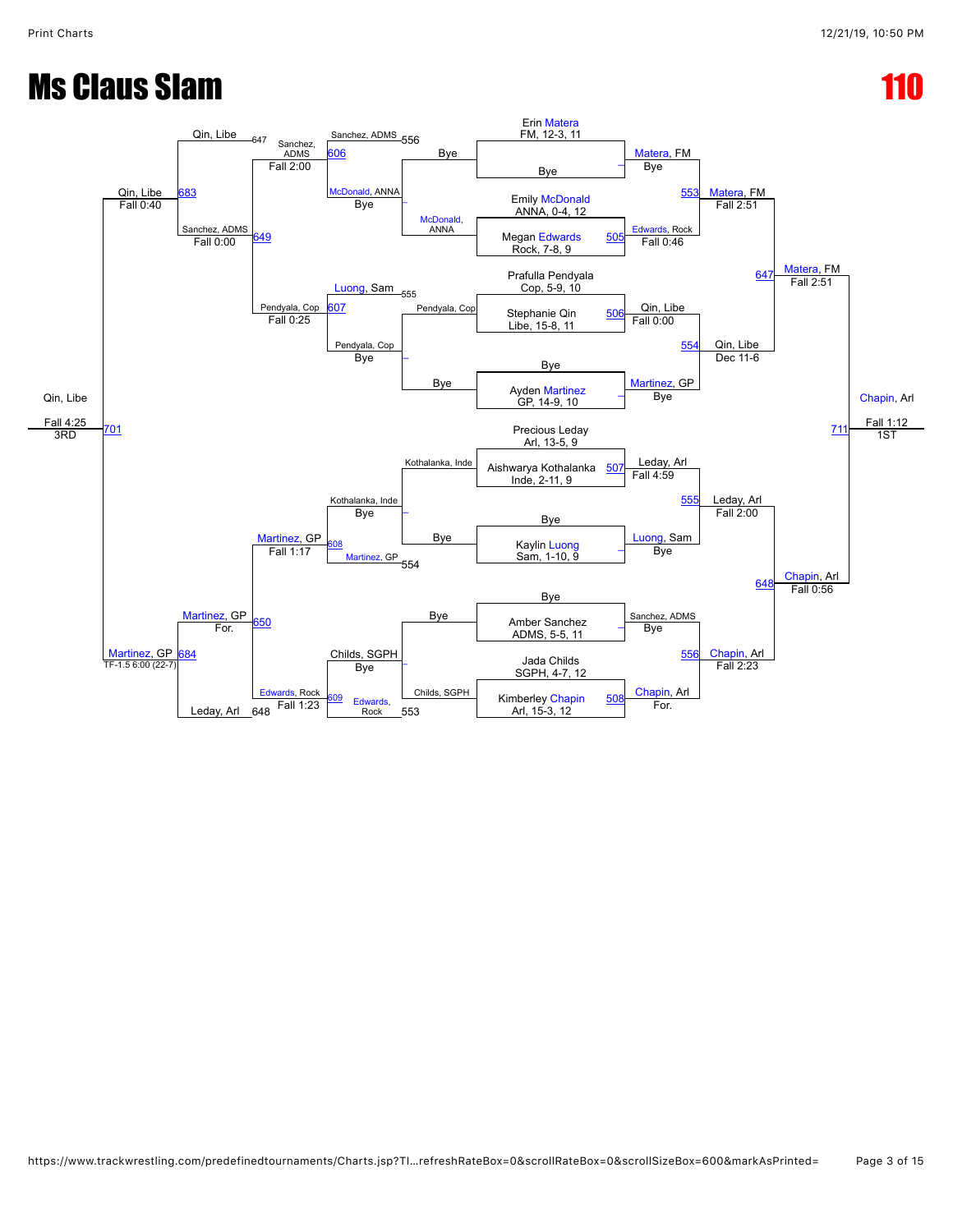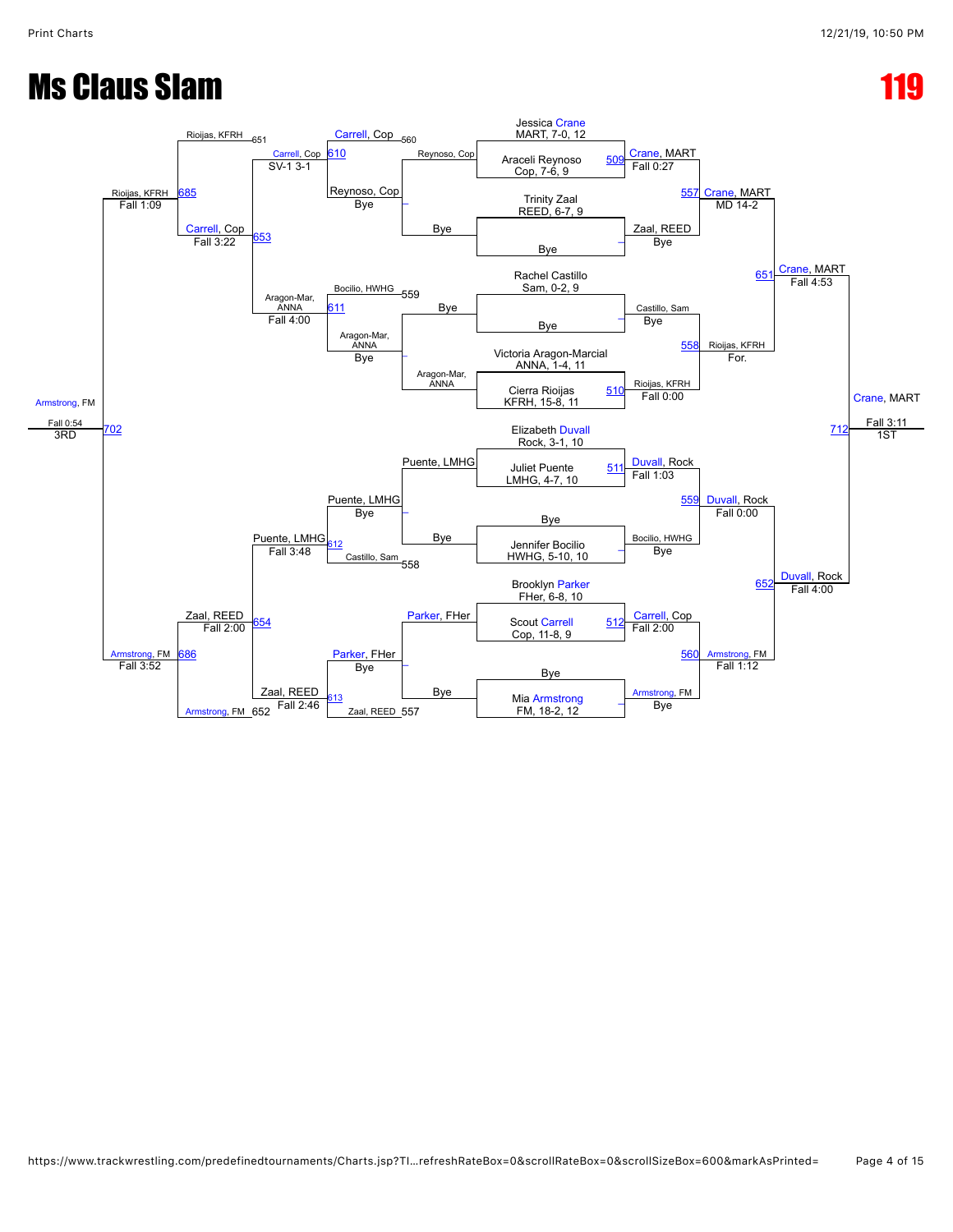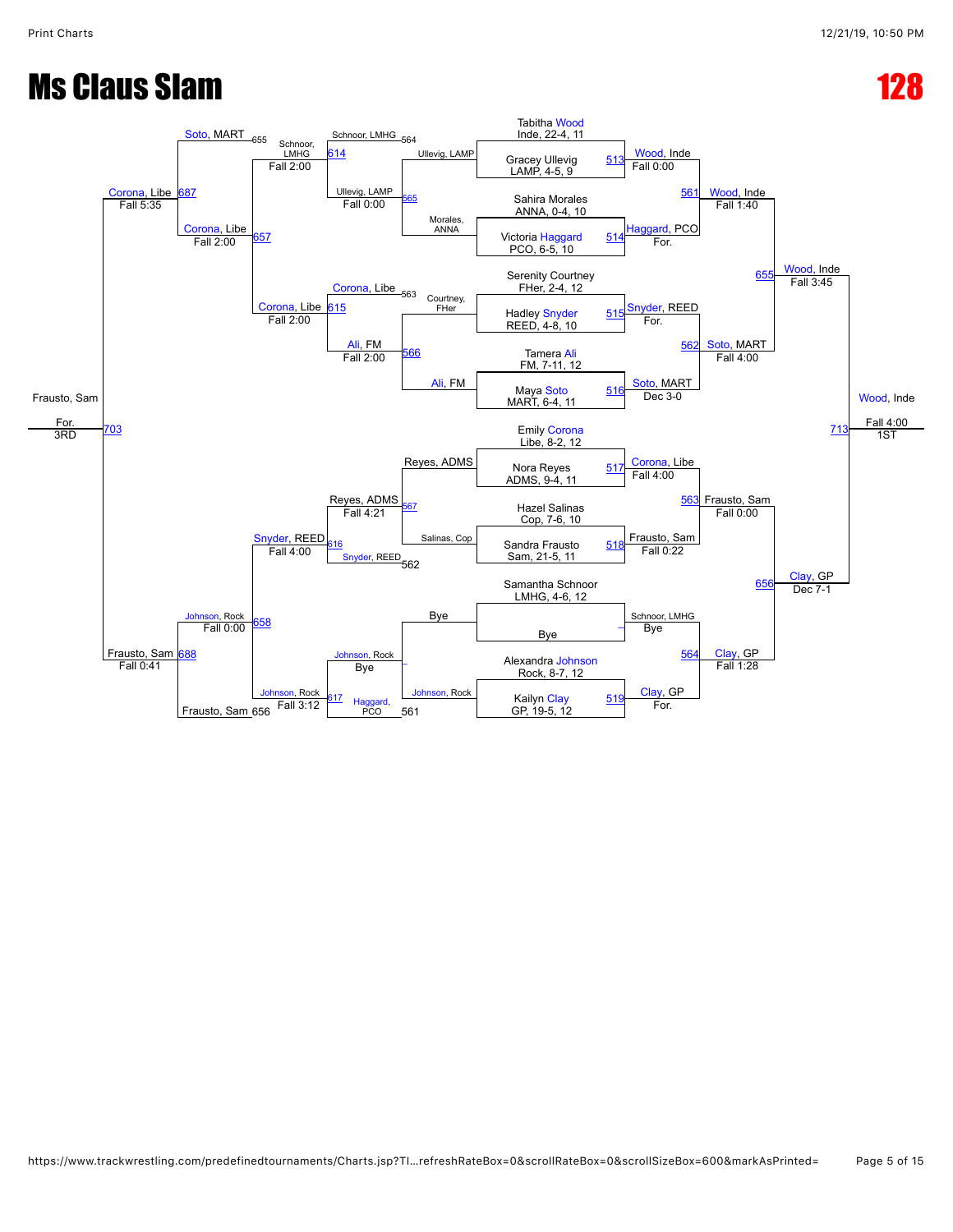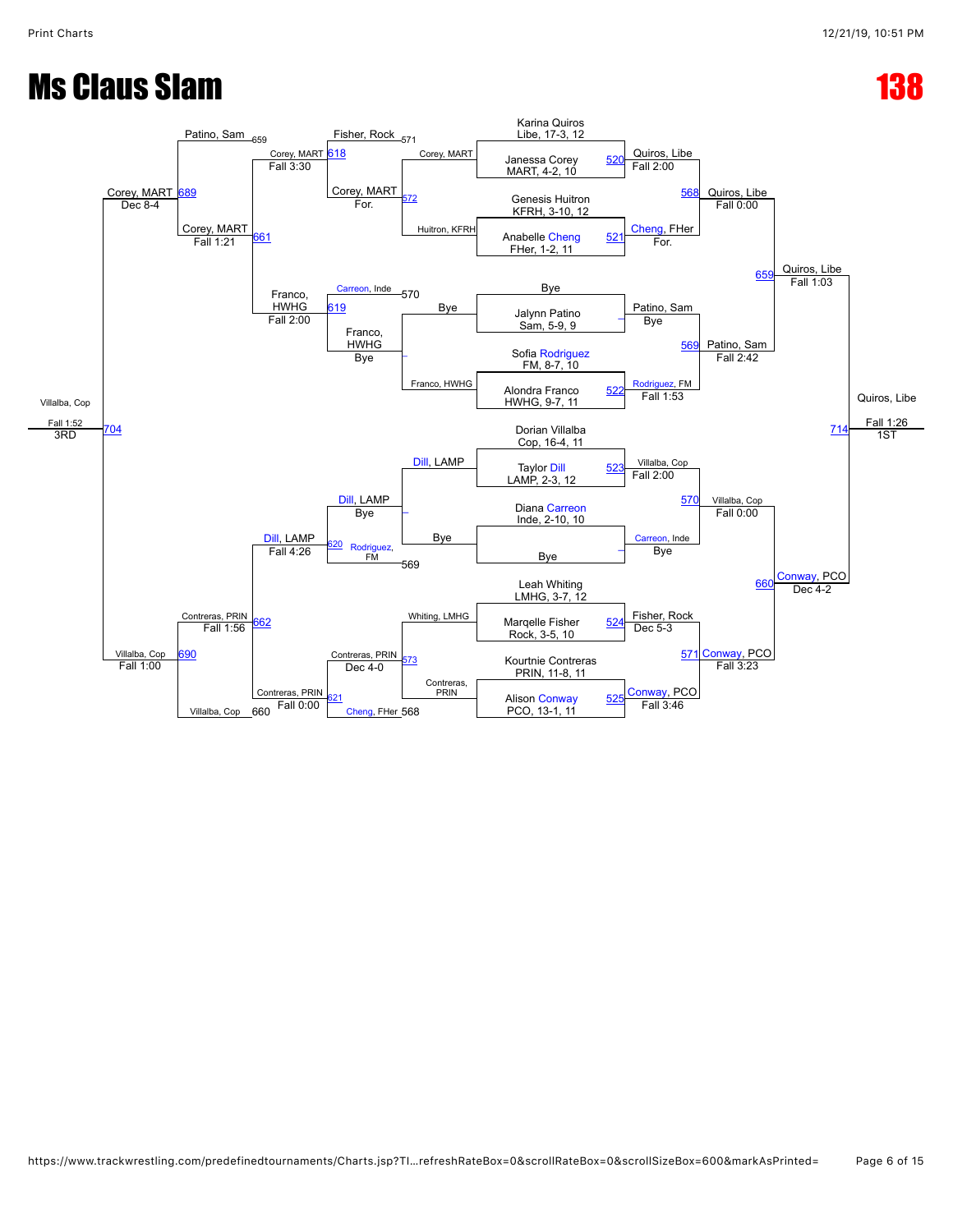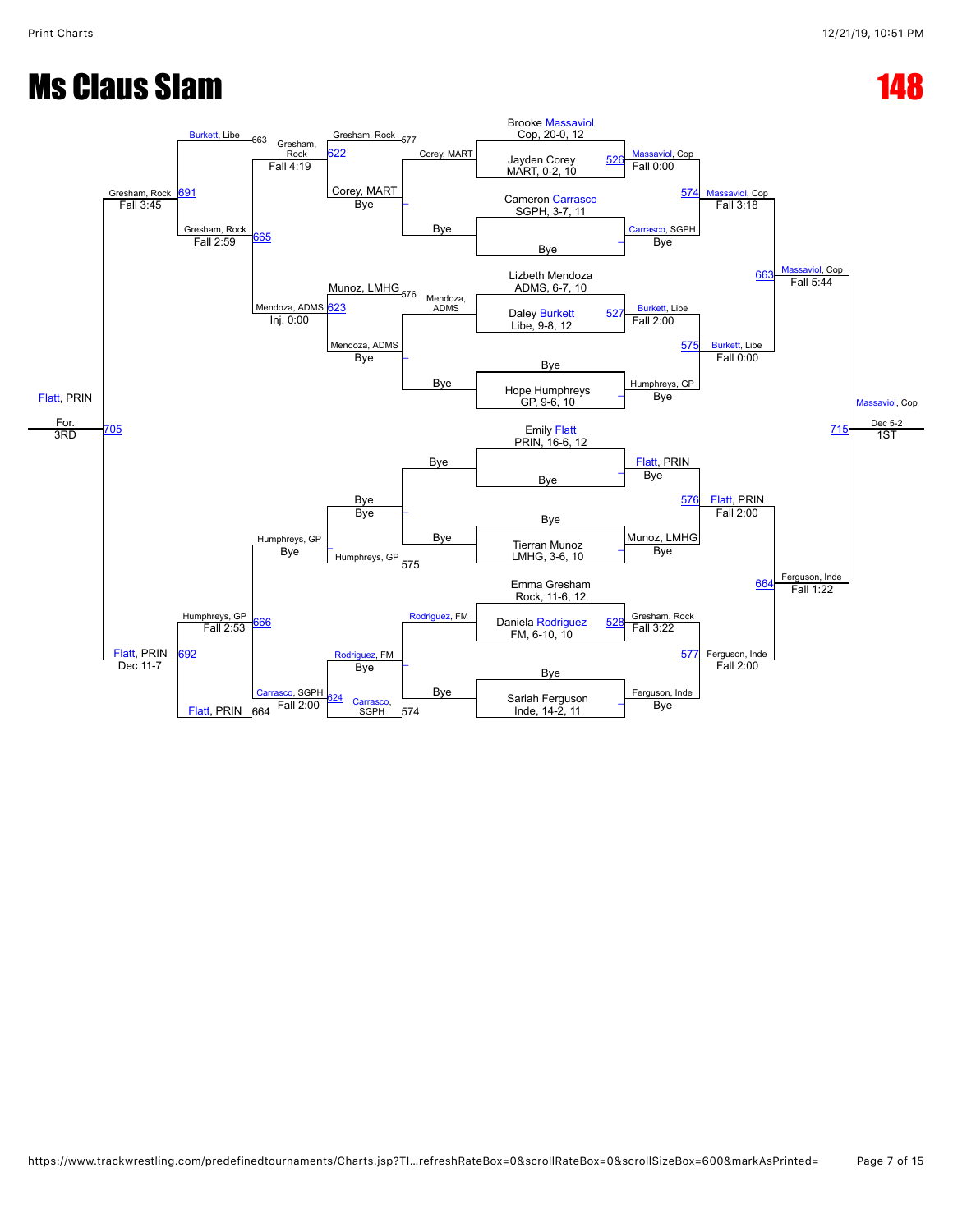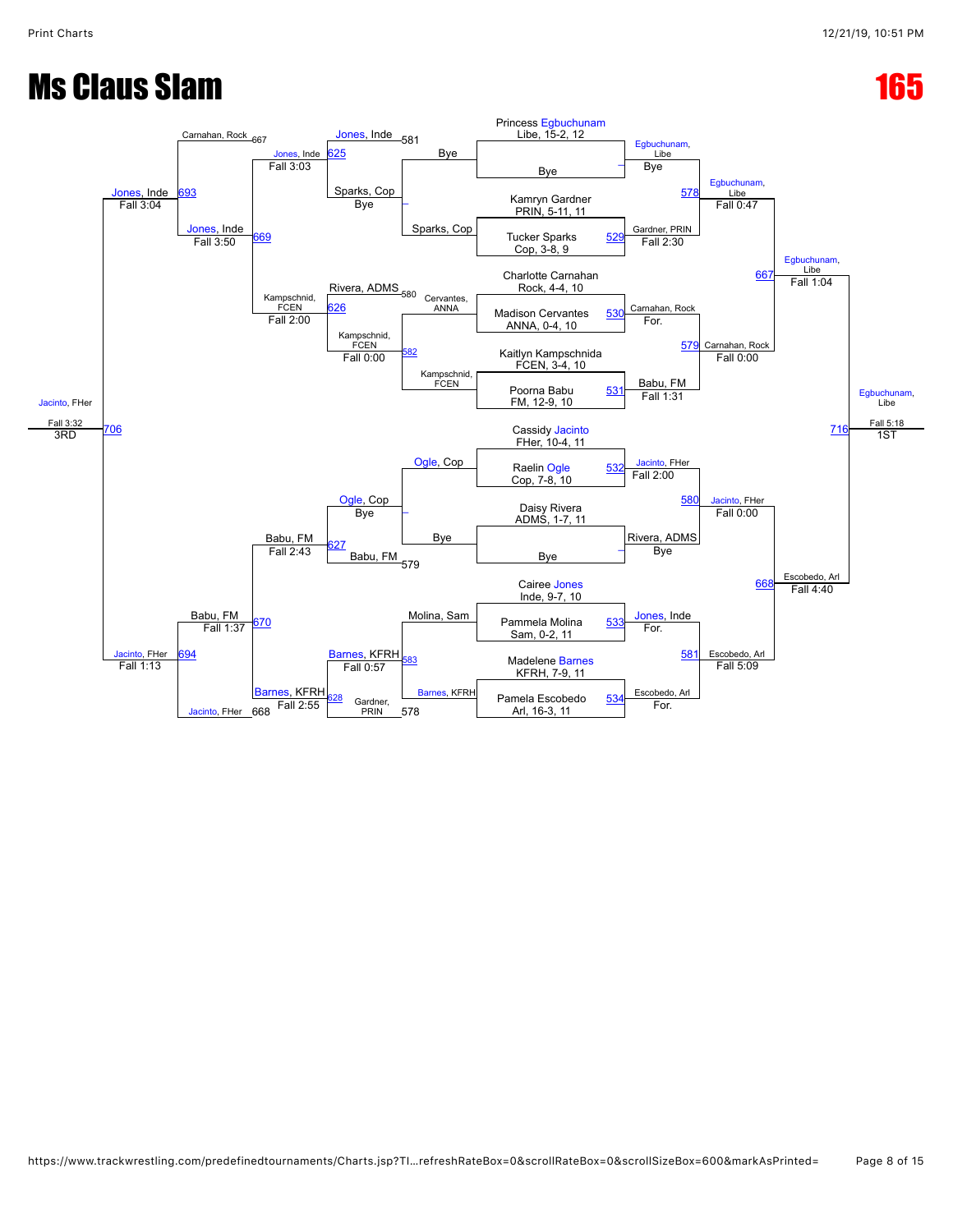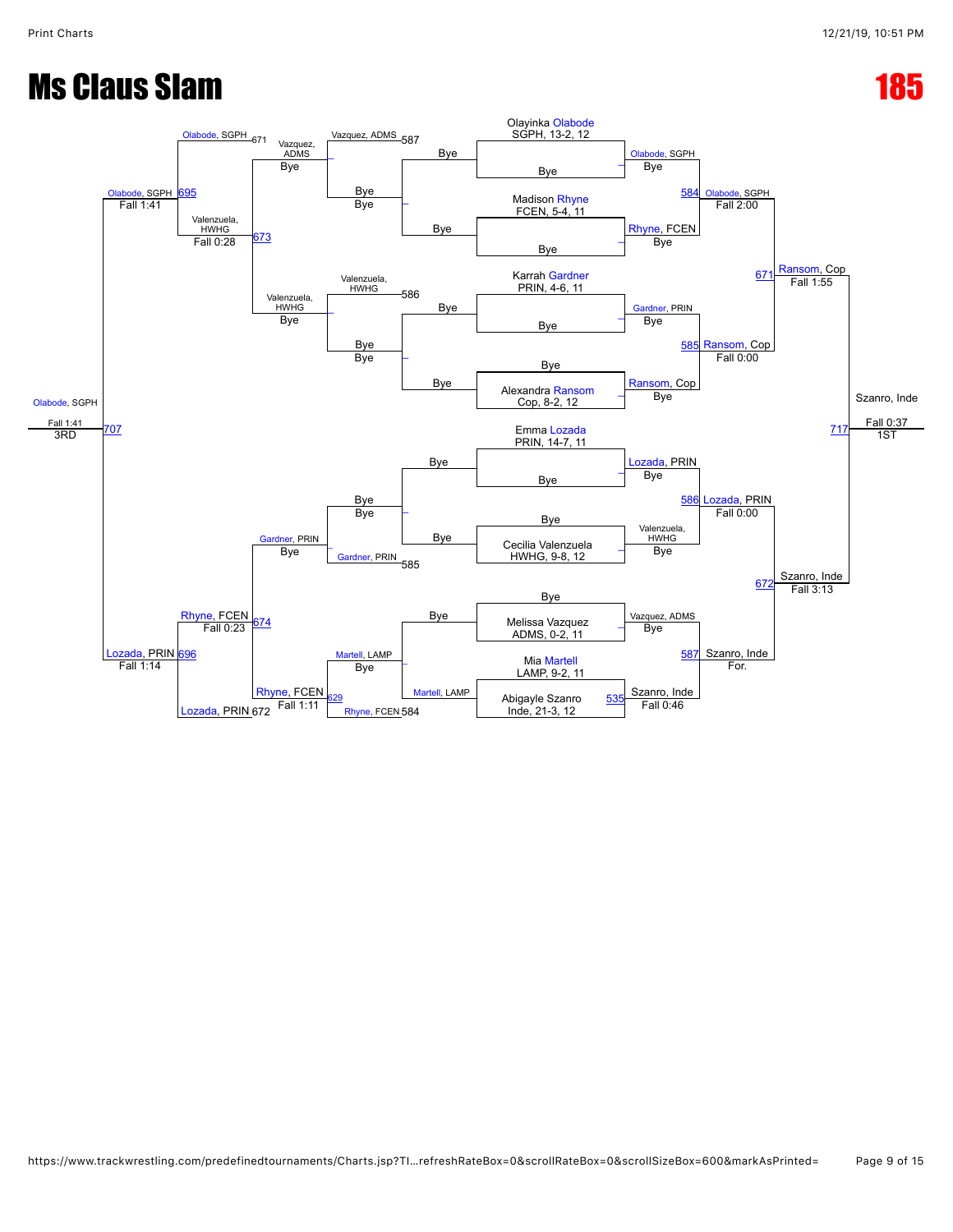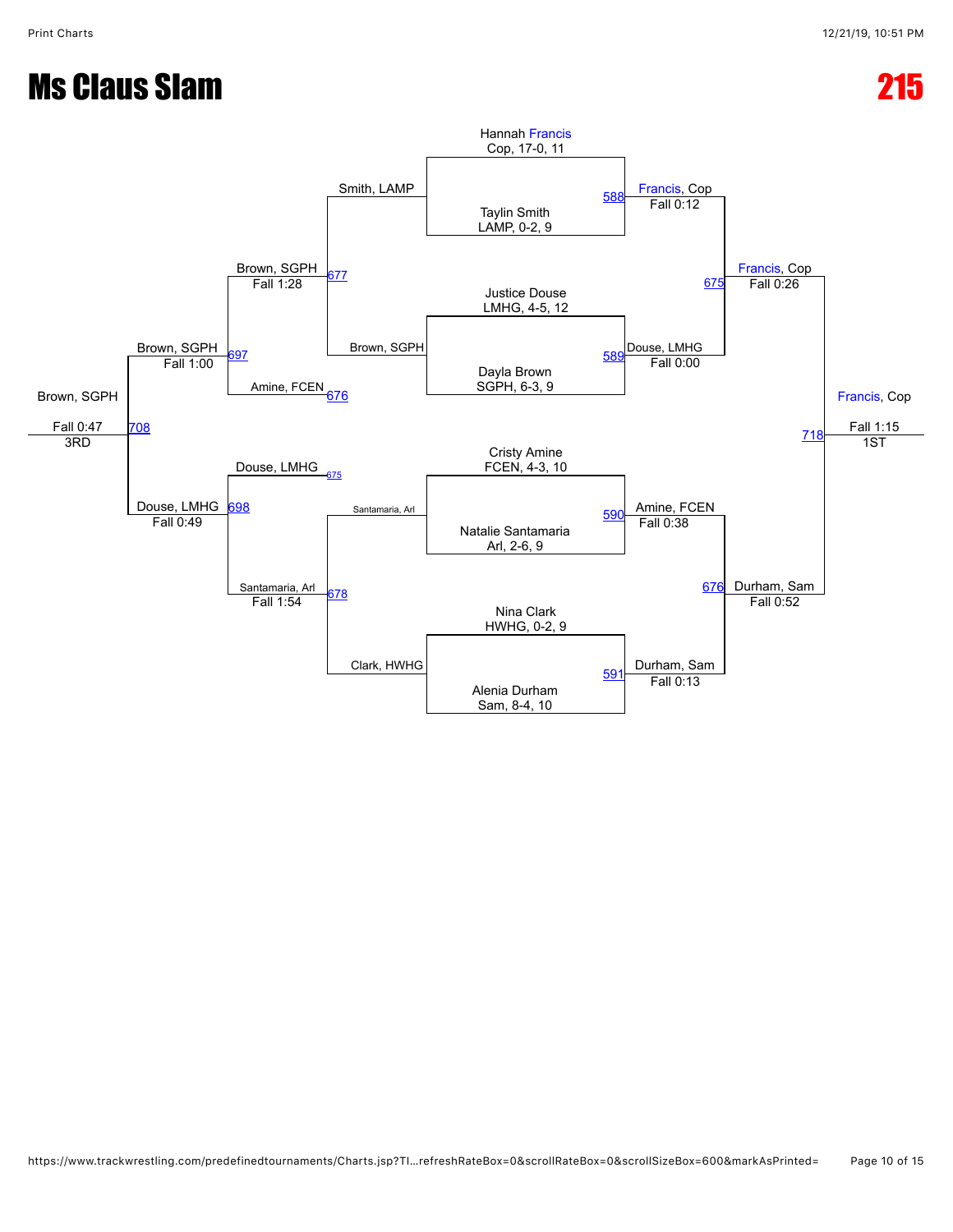

**4TH**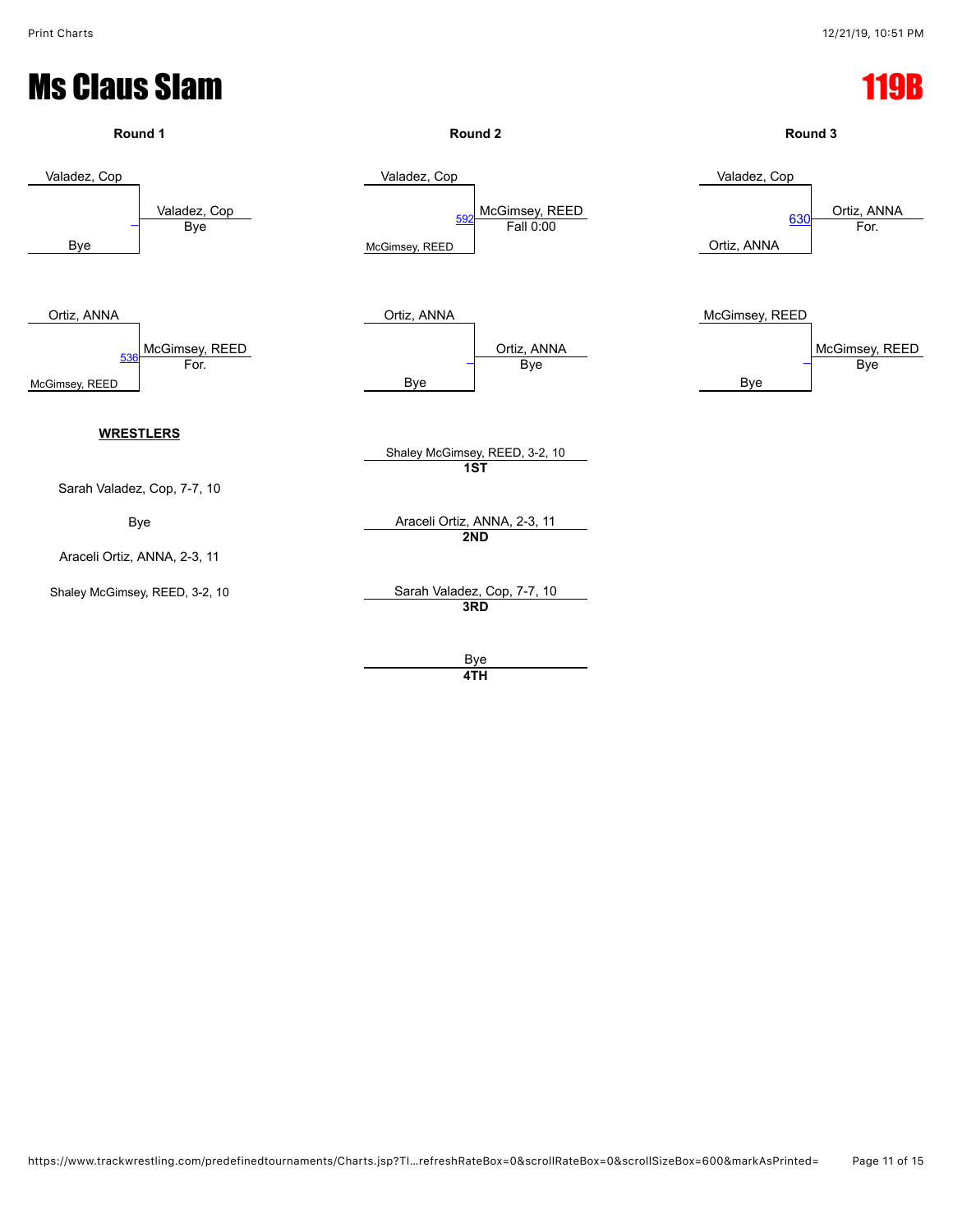

Courtney Styne, MART, 1-7, 10 **4TH**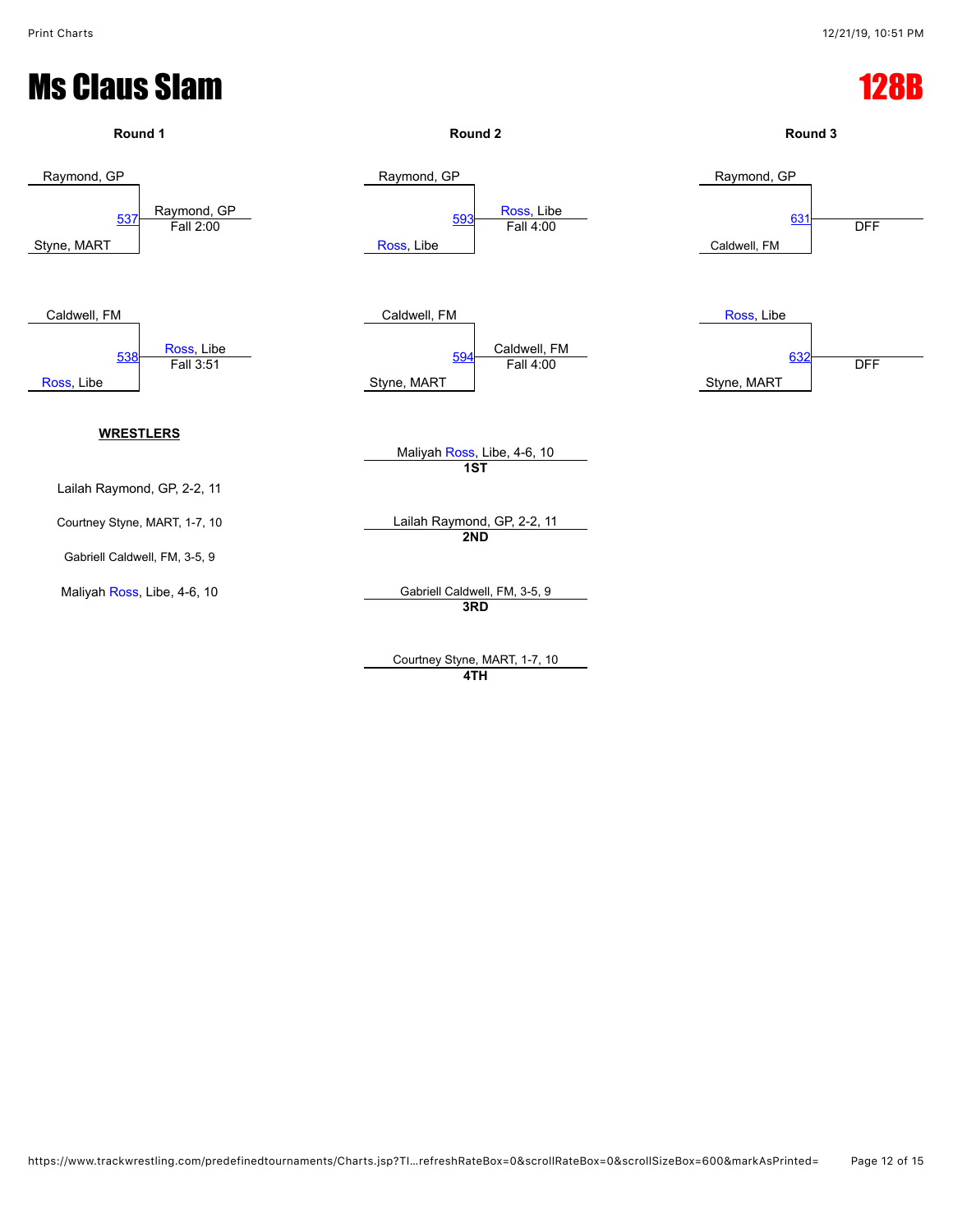

Abby Walker, Libe, 0-3, 9 **4TH**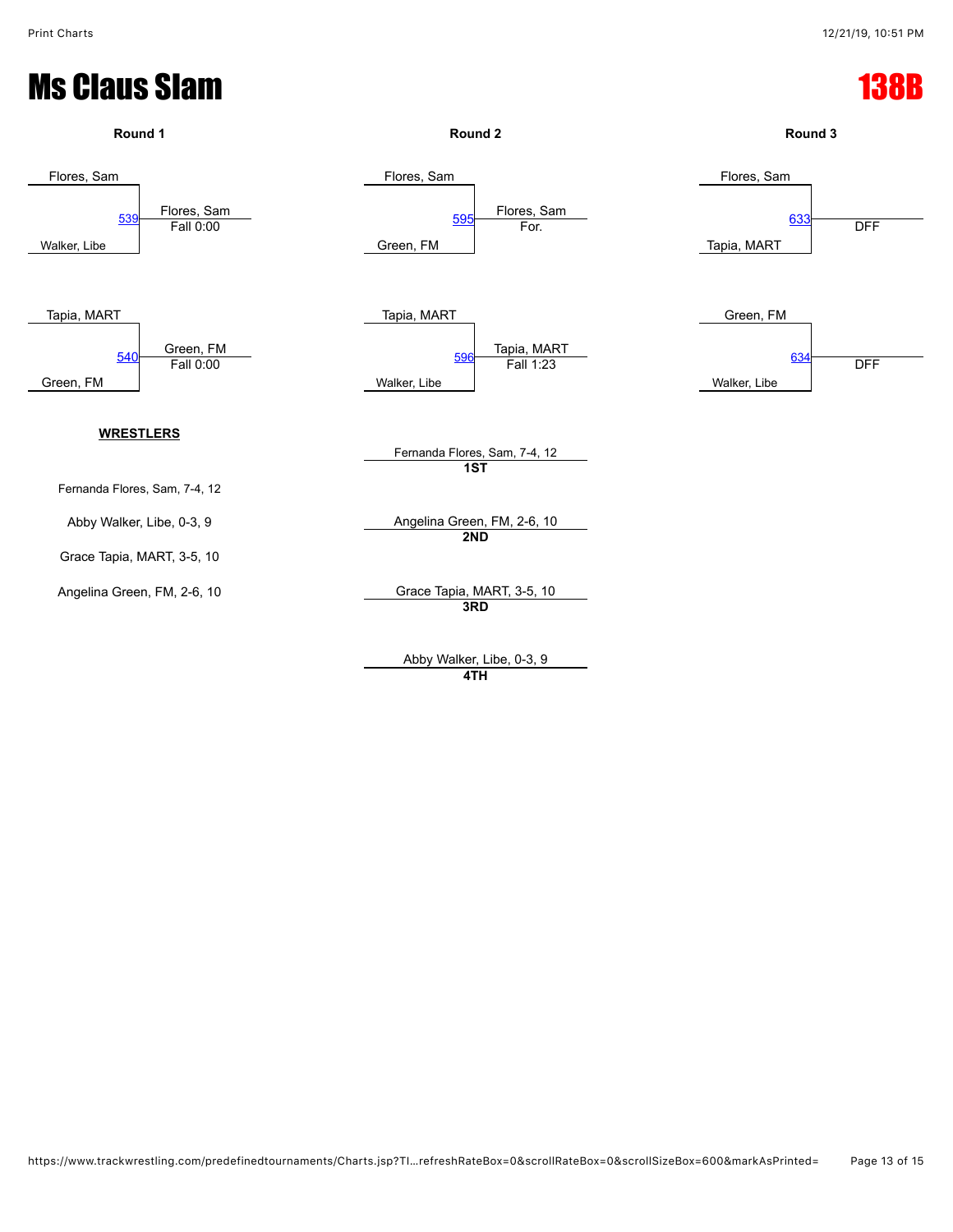